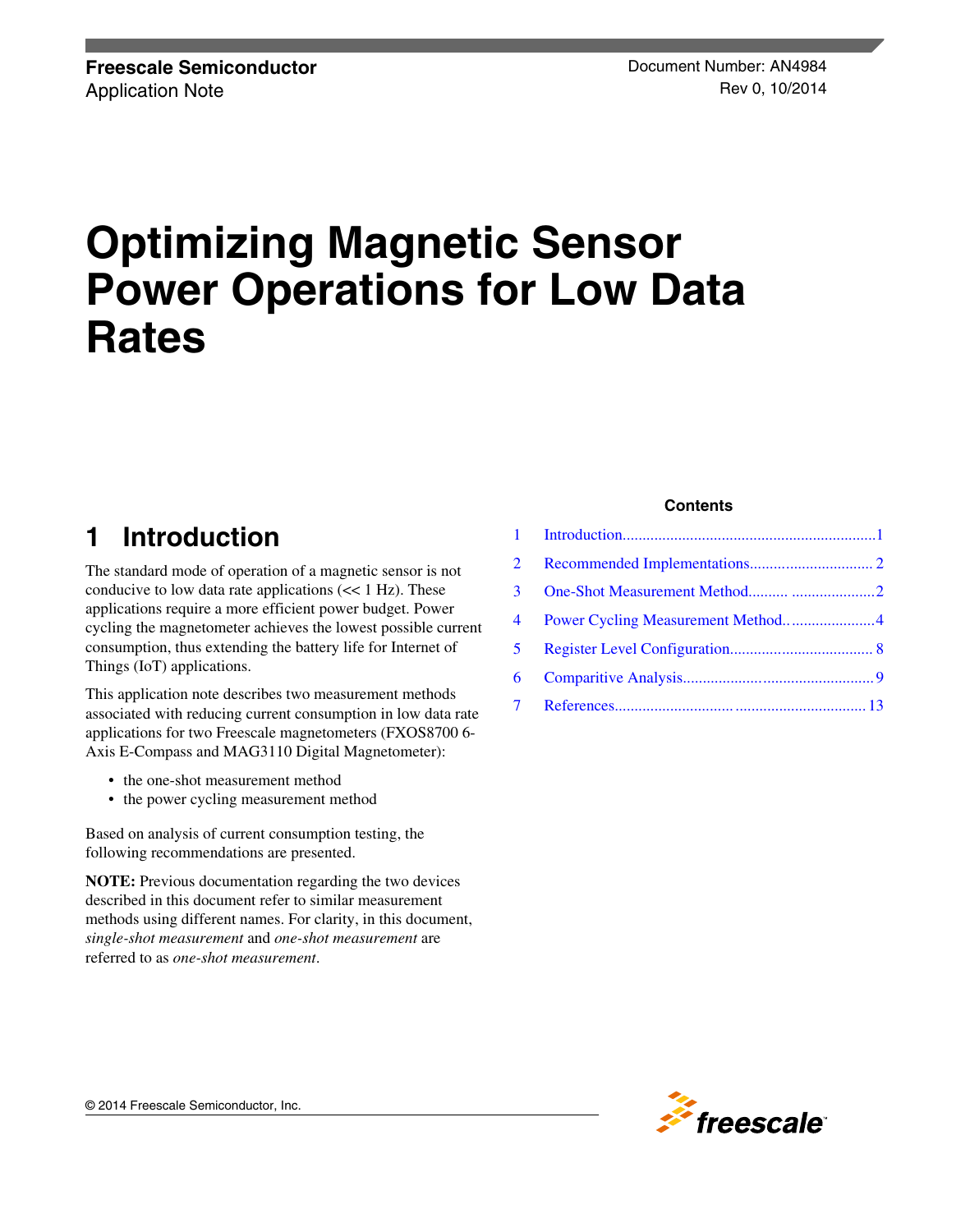## <span id="page-1-0"></span>**2 Recommended Implementations**

Freescale recommends the following to minimize power consumption:

- For applications with data rates greater than 0.5 Hz, use one-shot measurement method for the sensor.
- For applications with data rates less than 0.5 Hz, use power cycling measurement method for the sensor. Operating the sensor using this method can achieve average  $I_{DD}$  values as low as 500 nA (for data rates near 0.1 Hz).

## **3 One-Shot Measurement Method**

### **3.1 General Description of One-Shot Measurement Method**

The one-shot method allows the sensor to take a single measurement with a specified oversampling ratio (OSR) and then, as soon as the measurement is complete, the sensor is transitioned to standby mode. The operational flow for one-shot method is shown in Figure 1. No further measurement will occur until the sensor is reinitialized for an additional measurement. For low data rate use cases, the average current using this method is significantly lower than the sensor's standard active mode. However, the 2  $\mu$ A standby current for the duration between measurements may be significant.



**Figure 1. One-shot method operational flow**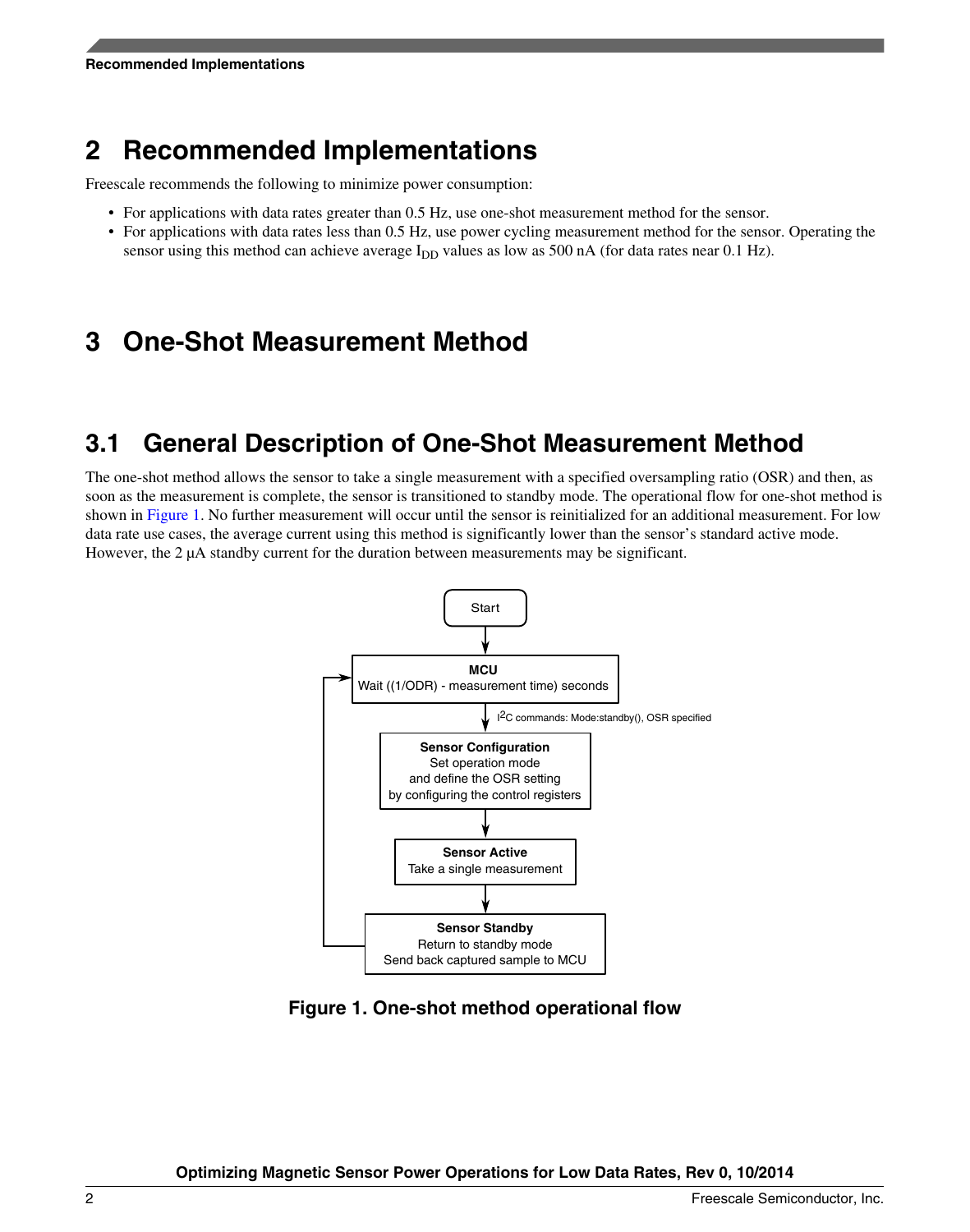## <span id="page-2-0"></span>**3.2 One-Shot Method Application Circuit—MAG3110**

Figure 2 shows the electrical connections for one-shot method using the Freescale MAG3110 magnetometer. Current consumption is indirectly measured from the voltage across R1.



### **Figure 2. One-shot method application circuit—MAG3110**

Figure 3 shows current consumption pattern of the MAG3110 as it transitions from the standby phase, through a 16x OSR measurement phase and then back to the standby phase.



**Figure 3. Current (as voltage variations across R1) vs. time for one-shot method— MAG3110**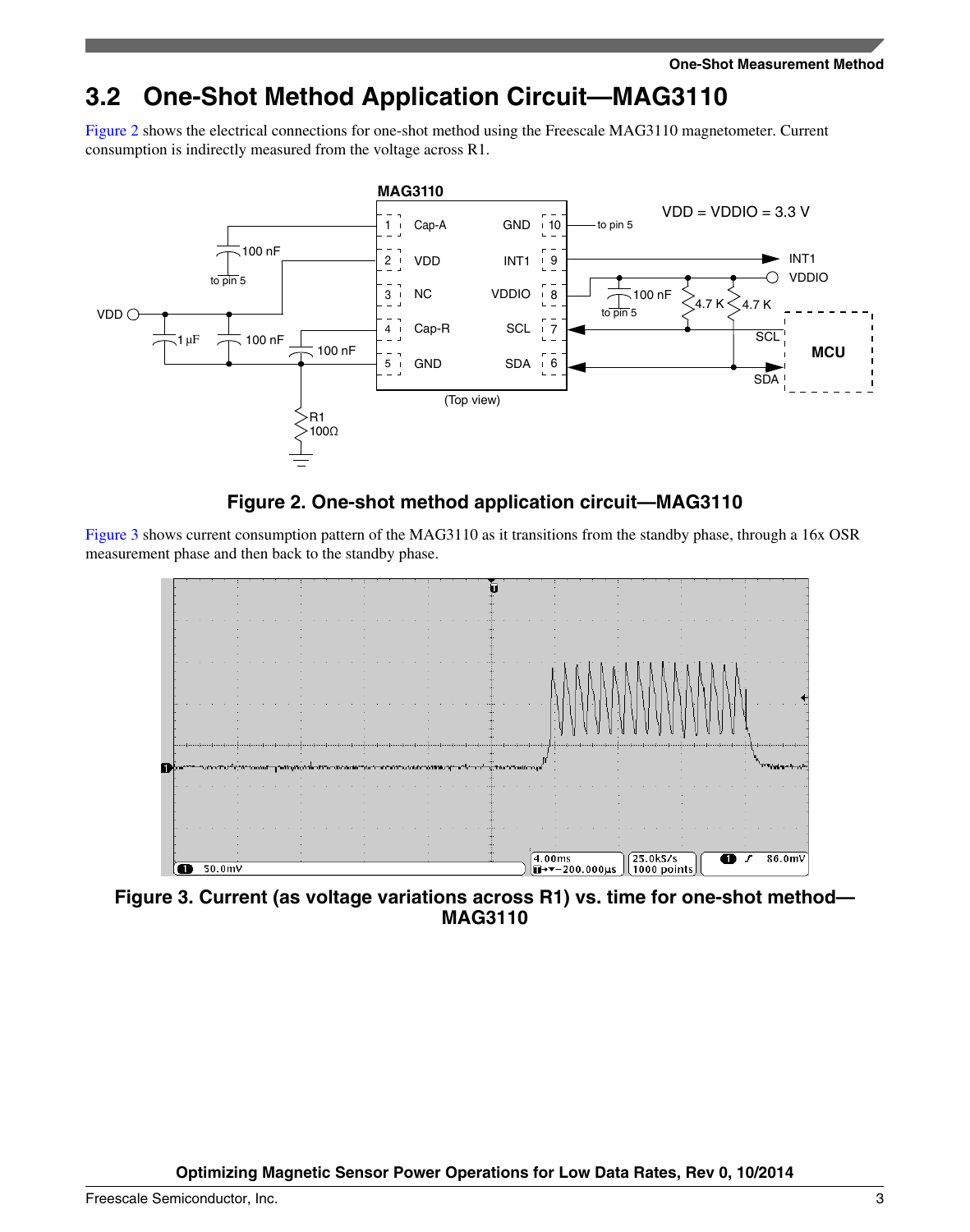<span id="page-3-0"></span>**Power Cycling Measurement Method**

## **3.3 One-Shot Method Application Circuit—FXOS8700**

Figure 4 shows the electrical connections for one-shot method using Freescale FXOS8700 magnetometer. Current consumption is indirectly measured from the voltage across R1.



**Figure 4. One-Shot method application circuit—FXOS8700**

## **4 Power Cycling Measurement Method**

### **4.1 General Description of Power Cycling Measurement Method**

The power cycling method is an extension of the one-shot method. The sensor is immediately powered off after the measurement and powered on just before the next measurement. This mitigates the standby mode current consumption during the Sensor OFF phase.

The operational flow for power cycling the sensor and taking measurements is shown in [Figure 5.](#page-4-0)

The sensor is completely powered off during the Sensor OFF phase of the measurement cycle, resulting in zero standby current during this phase.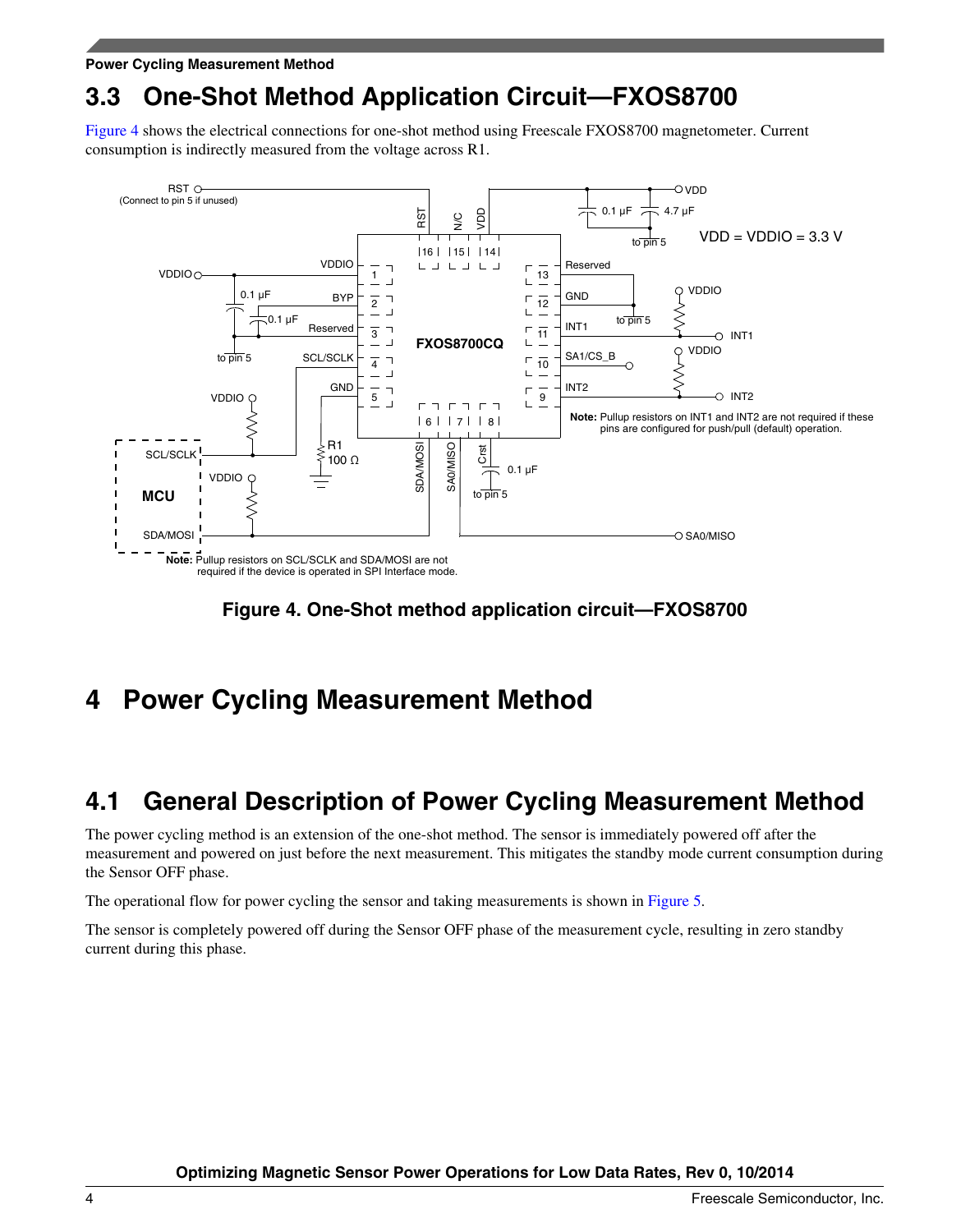<span id="page-4-0"></span>

**Figure 5. Power cycling method operational flow**

## **4.2 Power Cycling Method Application Circuit—MAG3110**

Figure 6 shows the electrical connections for power cycle method using the Freescale MAG3110 magnetometer. Current consumption is indirectly measured from the voltage across R1.



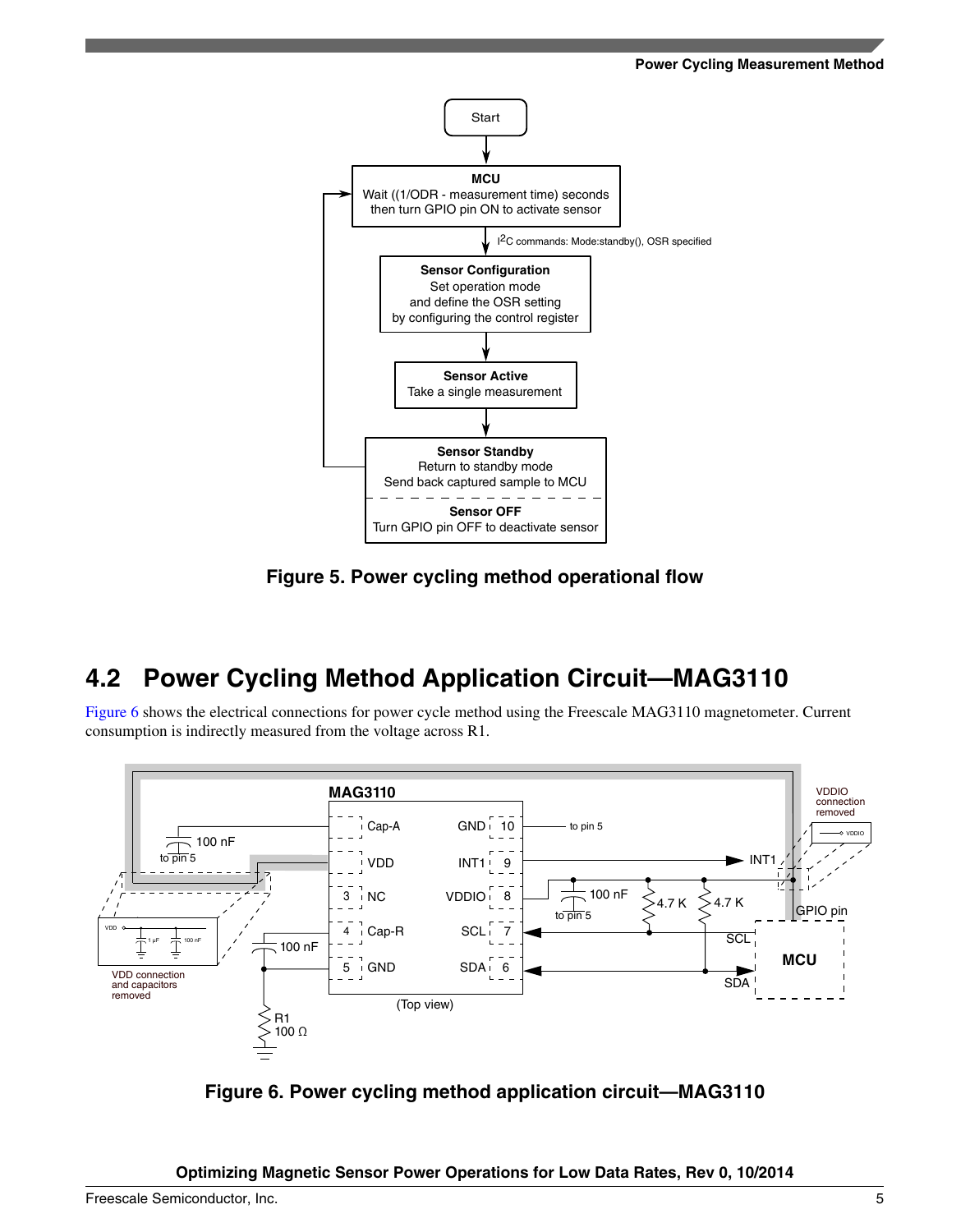#### **Power Cycling Measurement Method**

The capacitors of the MAG3110 supply rail (see [Figure 2\)](#page-2-0) in the sensor undergoes a periodic charge and discharge cycle when the sensor is powered on or off. In the power cycling method, to reduce the charge/discharge time period and the associated current consumption, the bypass capacitors in the  $V_{DD}$  line are removed and both  $V_{DD}$  and  $V_{DDIO}$  are tied together such that they share a common 0.1  $\mu$ F capacitor (see [Figure 6\)](#page-4-0). The 0.1  $\mu$ F capacitor minimizes the average current while still mainitaining an acceptable level of power supply high-frequency filtering. [Figure 8](#page-6-0) shows that noise levels are well maintained, based on distributions of 10,000 data samples obtained under standard and power cycling measurement methods.



**Figure 7. Current vs. time for power cycling method—MAG3110**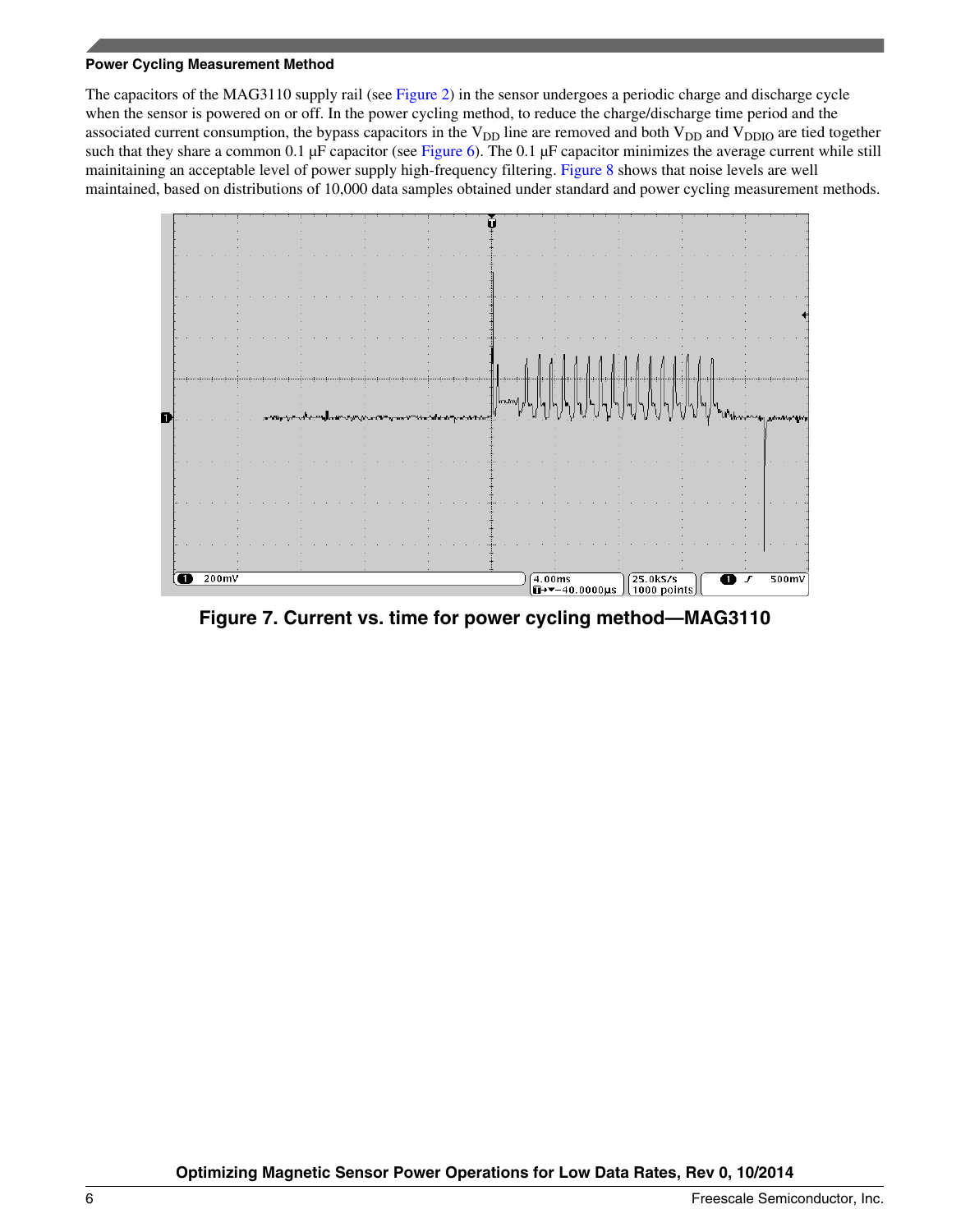**Power Cycling Measurement Method**

<span id="page-6-0"></span>

### **4.3 Power Cycling Method Application Circuit—FXOS8700**

[Figure 9](#page-7-0) shows the electrical connections for power cycle method using the Freescale FXOS8700 magnetometer. Current consumption is indirectly measured from the voltage across R1.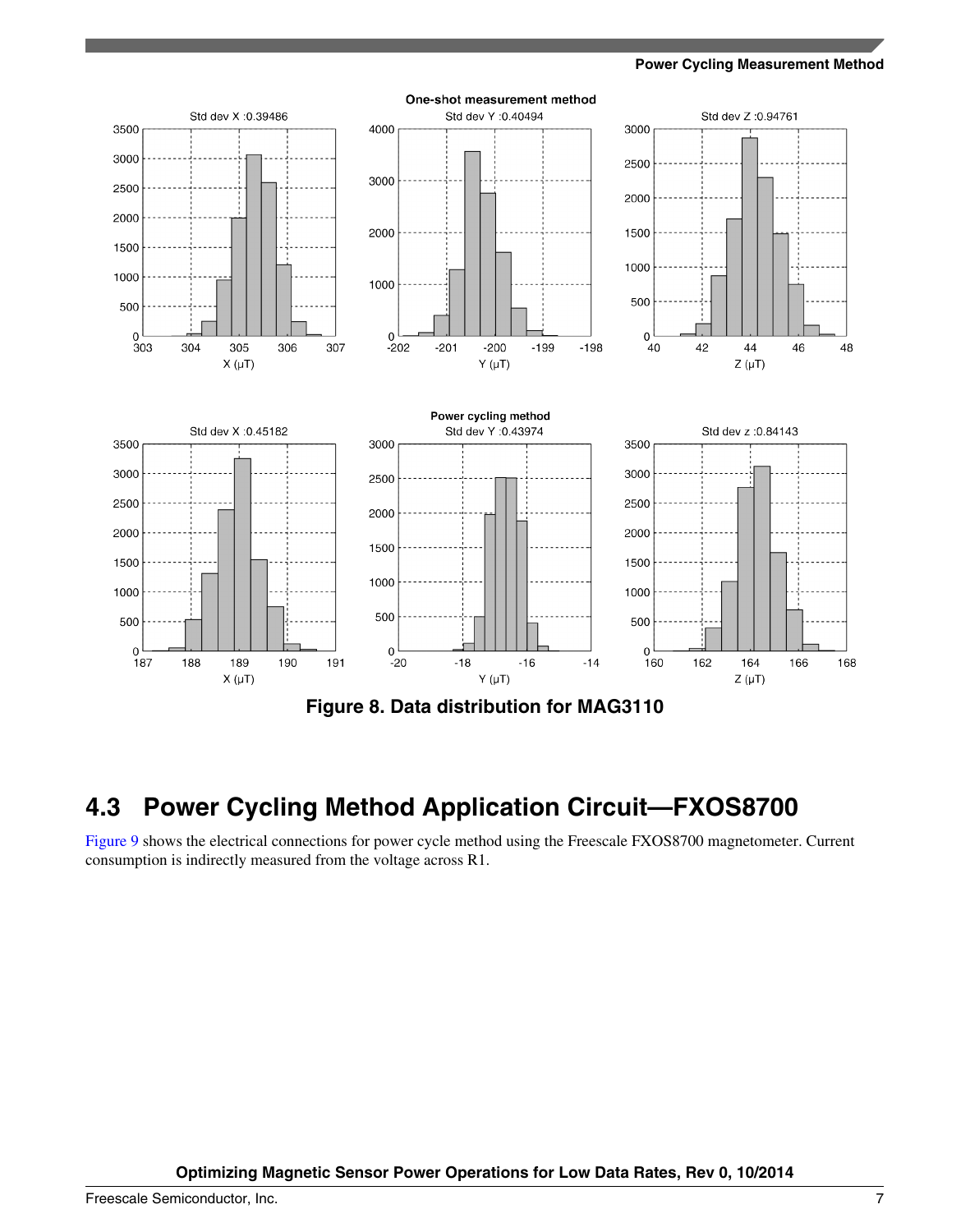<span id="page-7-0"></span>

### **Figure 9. Power cycling method application circuit—FXOS8700**

In one-shot measurement method, the capacitors of the FXOS8700 supply rail (see Figure 9) in the sensor undergoes a periodic charge and discharge cycle when the sensor is powered on or off. In the power cycling method, to reduce the charge/ discharge time period and the associated current consumption, the bypass capacitors in the  $V_{DD}$  line are removed and both  $V_{DD}$  and  $V_{DDIO}$  are tied together such that they share a common 0.1 µF capacitor (see Figure 9). The 0.1 µF capacitor minimizes the average current while still mainitaining an acceptable level of power supply high-frequency filtering.

## **5 Register Level Configuration**

Except for the circuit setup, the configuration of the registers is identical for both modes.

## **5.1 MAG3110 Register Configuration**

To configure the MAG3110 to operate in one-shot measurement mode, configure the control register **CTRL\_REG1**.

**Sample setup:** One-shot measurement with OSR = 16

- 1. Initiate a triggered measurement with OSR = 16 by writing  $0 \times C2$  to **CTRL\_REG1**. Bit AC = 0 enables the standby mode of operation.
- 2. The sensor acquires the measurement and returns back to standby mode.

Reinitiate the measurement by going repeating step 1 after a delay of 1/ODR ms.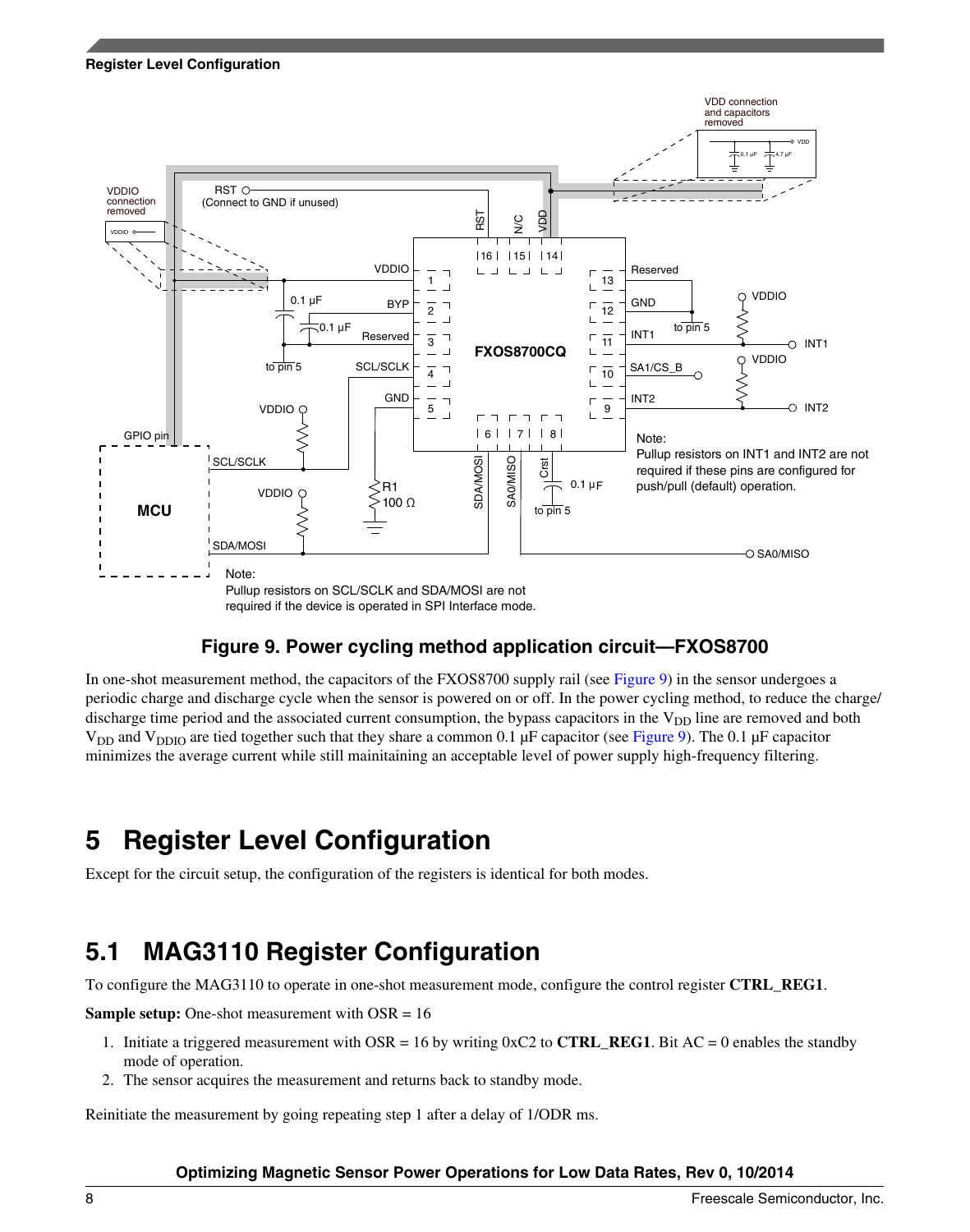## <span id="page-8-0"></span>**5.2 FXOS8700 Registers**

To configure the FXOS8700 to operate in one-shot measurement mode, configure the control register **CTRL\_REG1** (0x2A) and the magnetometer control register **M\_CTRL\_REG1** (0x5B) to set the OSR value. Note: the accelerometer in FXOS8700 is not used so its corresponding control register is not configured and the sensor is disabled.

**Sample setup:** One-shot measurement with OSR value of 2

- 1. Configure the sensor by writing 0x00 to **CTRL\_REG1** (0x2A). Bit AC = 0 enables the standby mode of operation.
- 2. Initiate the triggered measurement with OSR id set to 0 in **M\_CTRL\_REG1** (set ODR in **CTRL\_REG1** such that OSR can take a value = 2. The set of possible OSR values in **M\_CTRL\_REG1** depends on the ODR setting in **CTRL\_REG1**). The value of ODR is of no importance as the device is not in active mode.

Write 0x61 to the **M\_CTRL\_REG1**. The m\_ost bit is set for one-shot measurement. The sensor acquires the measurement and returns back to standby mode.

Reinitiate the measurement by going back to step 2 after a delay of 1/ODR ms.

## **6 Comparitive Analysis**

### **6.1 ADC Settling Time**

The first ODR sample will have settling errors due to delays in the analog front end's anti-aliasing filter. The amount of the settling error is inversely proportional to the OSR setting. However the settling error occurs only in the first sample, as long as the sensor is not power cycled. Therefore, in the power cycling mode, the first sample in each measurement cycle should be discarded. This doubles the measurement time of the power cycling method, as compared to one-shot method.

#### **One-shot method**

| <b>Sensor</b> |             |                          |         |             |                |      |   |      |  |  |
|---------------|-------------|--------------------------|---------|-------------|----------------|------|---|------|--|--|
| Standby       |             | Active<br>measure sample | Standby |             |                |      |   |      |  |  |
| <b>MCU</b>    |             |                          |         |             |                |      |   |      |  |  |
| Stop          | Recover Run | sensor init.             | Stop    | Recover Run | sensor<br>read | Stop | . | Stop |  |  |

**Power cycling method**

| <b>Sensor</b> |         |          |             |         |                            |      |         |                            |             |         |                       |             |          |      |
|---------------|---------|----------|-------------|---------|----------------------------|------|---------|----------------------------|-------------|---------|-----------------------|-------------|----------|------|
| Off           |         | Power On |             | Standby | Active<br>measure sample 1 |      | Standby | Active<br>measure sample 2 |             | Standby |                       | Off         | $\cdots$ | Off  |
| <b>MCU</b>    |         |          |             |         |                            |      |         |                            |             |         |                       |             |          |      |
| Stop          | Recover | Run      | <b>Stop</b> | Recover | Run<br>sensor<br>init.     | Stop | Recover | Run<br>sensor<br>init.     | <b>Stop</b> | Recover | Run<br>sensor<br>read | <b>Stop</b> | $\cdots$ | Stop |

**Figure 10. CPU Timing diagram**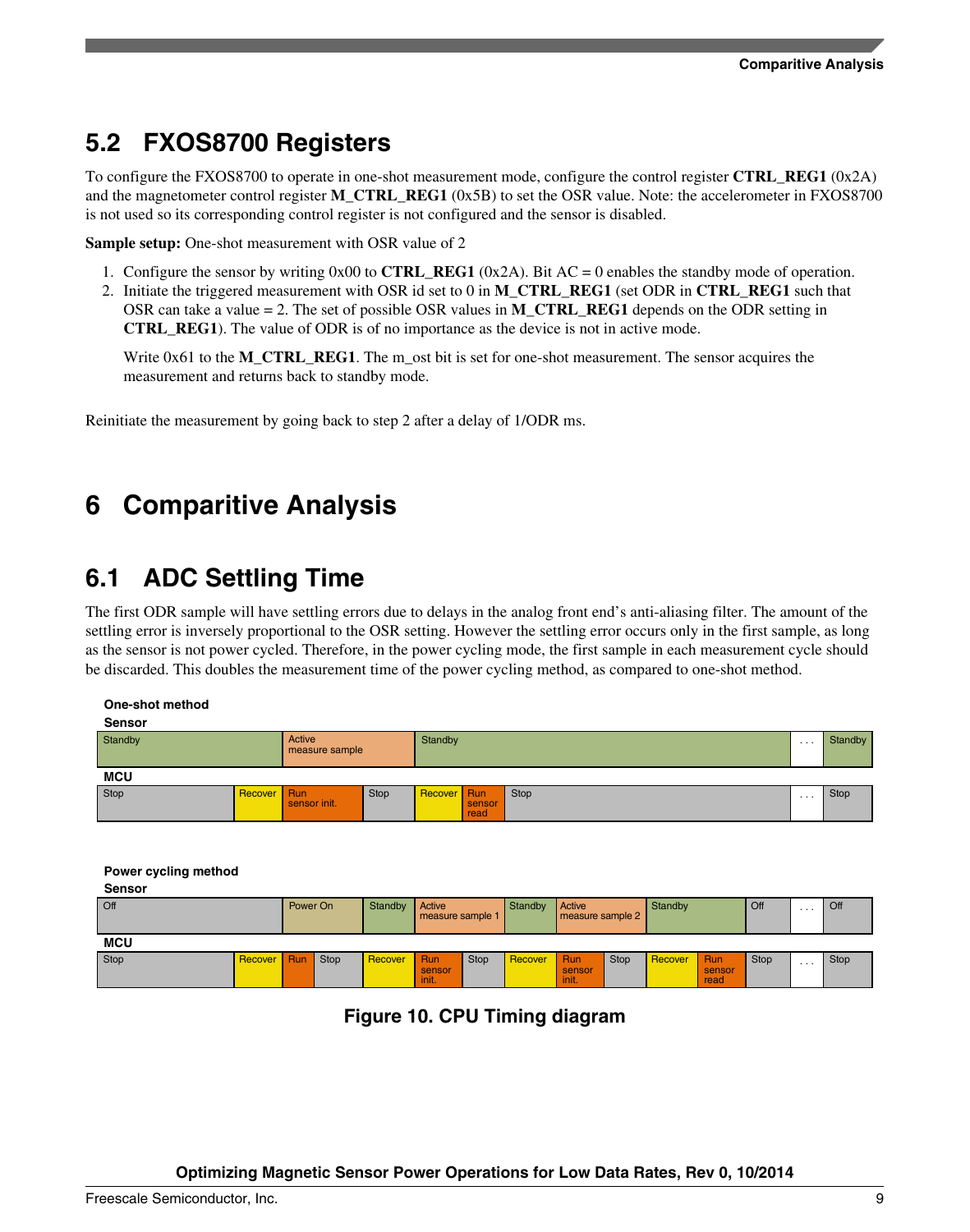## **6.2 Current Consumption Characteristics—Comparitive Analysis**

Figure 11, [Figure 12](#page-10-0) and [Table 1](#page-10-0) show the comparative analysis of the one-shot method and the power cycling method for both sensors.

- For FXOS8700, at ODRs less than 0.5 Hz, average  $I_{DD}$  current is less when using the power cycling method, compared to using the one-shot method.
- For MAG3110, at ODRs less than 0.15 Hz, average I<sub>DD</sub> current is less when using the power cycling method, compared to using the one-shot method.

The crossover point for the FXOS8700 is at higher ODR than the MAG3110 due to its oversampling ratio of 2, compared the the MAG3110 oversampling ratio of 16.



**Figure 11. ADC settling time**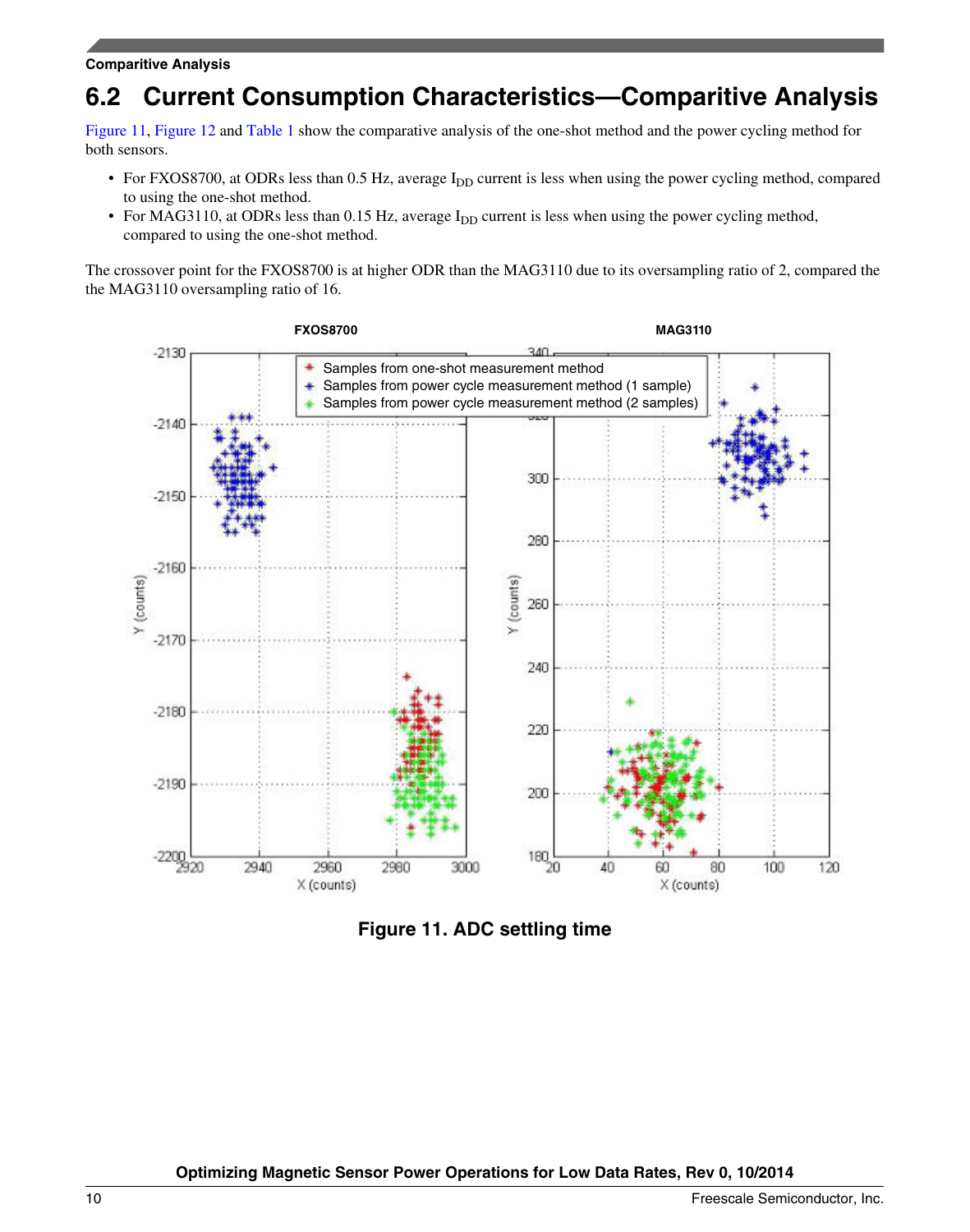<span id="page-10-0"></span>

| ODR (Hz) | Average current consumption (µA) |                                          |                              |                                          |  |  |  |  |  |  |
|----------|----------------------------------|------------------------------------------|------------------------------|------------------------------------------|--|--|--|--|--|--|
|          |                                  | <b>MAG3110</b>                           | <b>FXOS8700</b>              |                                          |  |  |  |  |  |  |
|          | One-shot<br>measurement mode     | <b>Power cycling</b><br>measurement mode | One-shot<br>measurement mode | <b>Power cycling</b><br>measurement mode |  |  |  |  |  |  |
|          | 12.17                            | 23.4                                     | 3.21                         | 4.43                                     |  |  |  |  |  |  |
| 0.5      | 7.1                              | 11.7                                     | 2.5                          | 2.215                                    |  |  |  |  |  |  |
| 0.1      | 2.84                             | 2.34                                     | 1.94                         | 0.443                                    |  |  |  |  |  |  |
| 0.01     | 1.90                             | 0.234                                    | 1.81                         | 0.0443                                   |  |  |  |  |  |  |

#### **Table 1. Average current consumption characteristics**



**Figure 12. Current consumption per cycle (one-shot method vs. power cycling method)**

## **6.3 Operating Temperature and Battery Drain Studies**

The operating range of MAG3110/FXOS8700 is –40 to +85 °C. The standby current varies in this range as shown in [Figure](#page-11-0) [13](#page-11-0). At 60 ˚C, the standby current drain is approximately 3 µA. The IDD/ measurement cycle increases from the nominal operating current drain of 2  $\mu$ A @ 20 °C as shown in [Figure 14](#page-11-0). For high temperature use cases, the power cycling method is preferred over the one-shot method. The power cycling method is the recommended low power solution when the sensor is operated in a wide temperature range.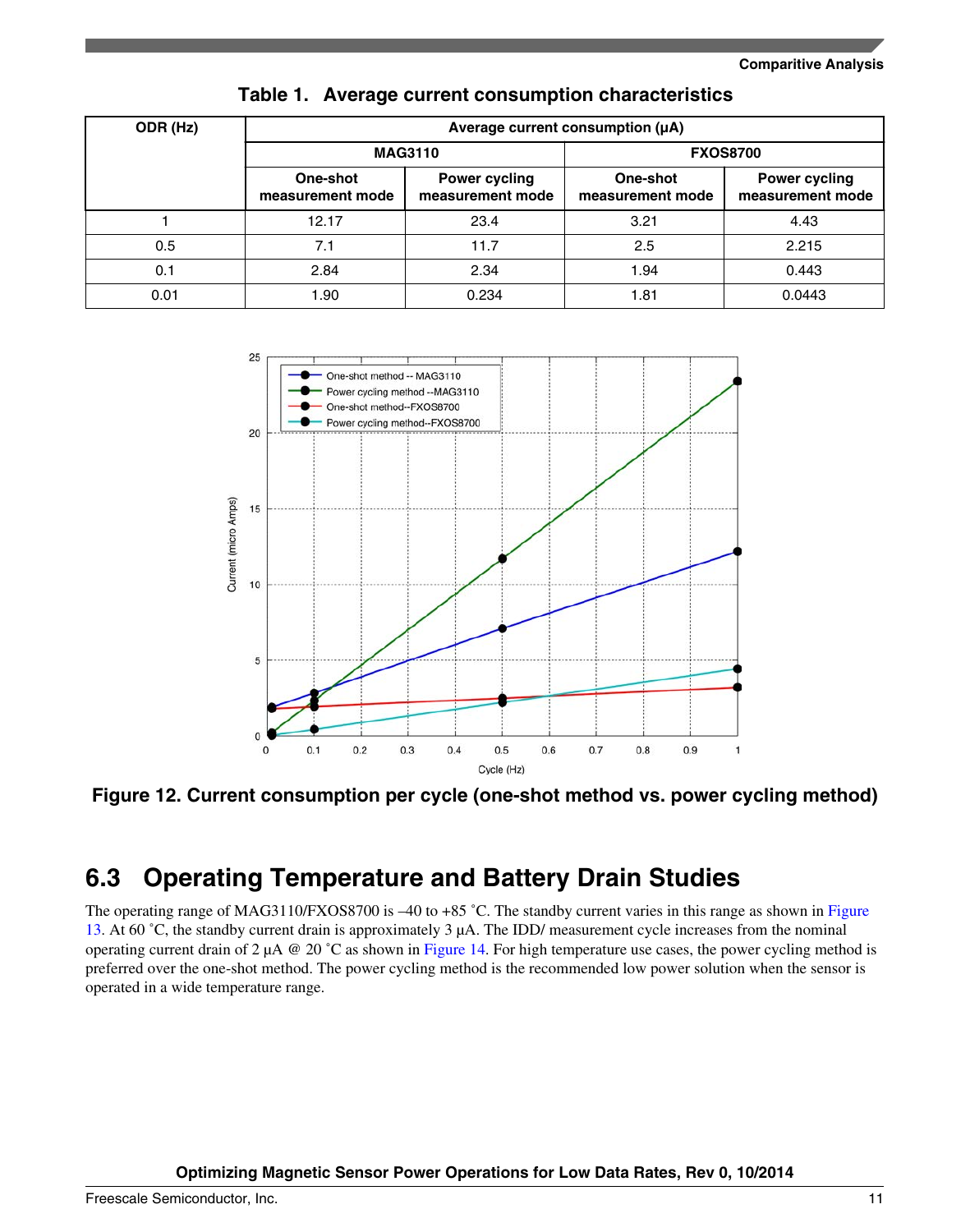<span id="page-11-0"></span>





### **Figure 14. Current consumption per cycle vs. temperature for both modes**

[Figure 15](#page-12-0) shows the system (MCU + Sensor) level power consumption for both implementation methods. Note that the MCU must communicate with the sensor on an interrupt (data ready) basis to minimize MCU power consumption. The host processor can operate in low power modes during the sensor measurement time and in RUN mode while servicing the interrupt and intializing the sensor as shown in figure. The data values shown in the figure correspond to Freescale's HCS08 low power MCU solution.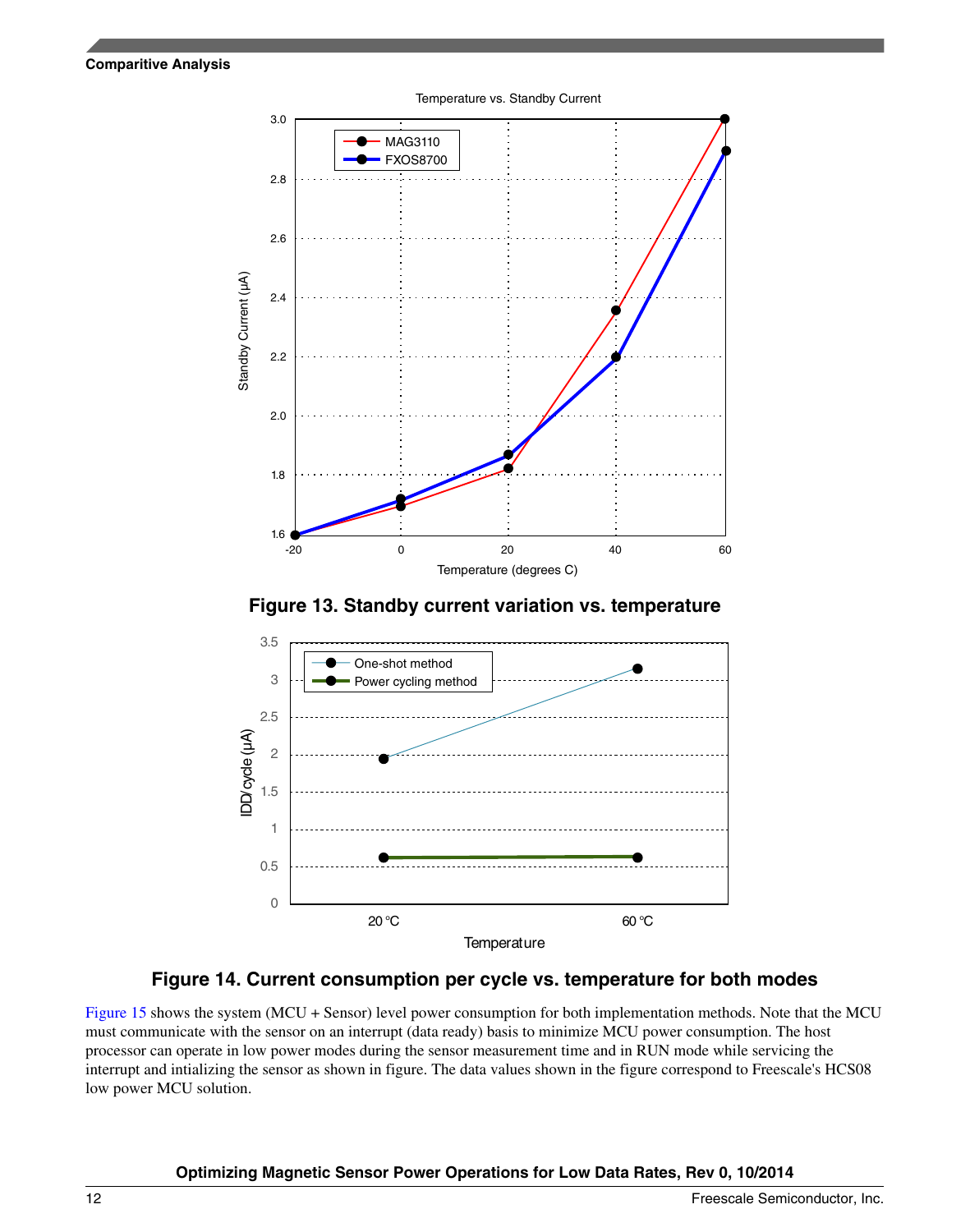

<span id="page-12-0"></span>

**Figure 15. System Level Current Consumption**

## **7 References**

Freescale FXOS8700CQ 6-Axis Sensor with Integrated Linear Accelerometer and Magnetometer (data sheet), Document Number FXOS8700.

Freescale MAG3110 Three-Axis, Digital Magnetometer (data sheet), Document Number MAG3110.